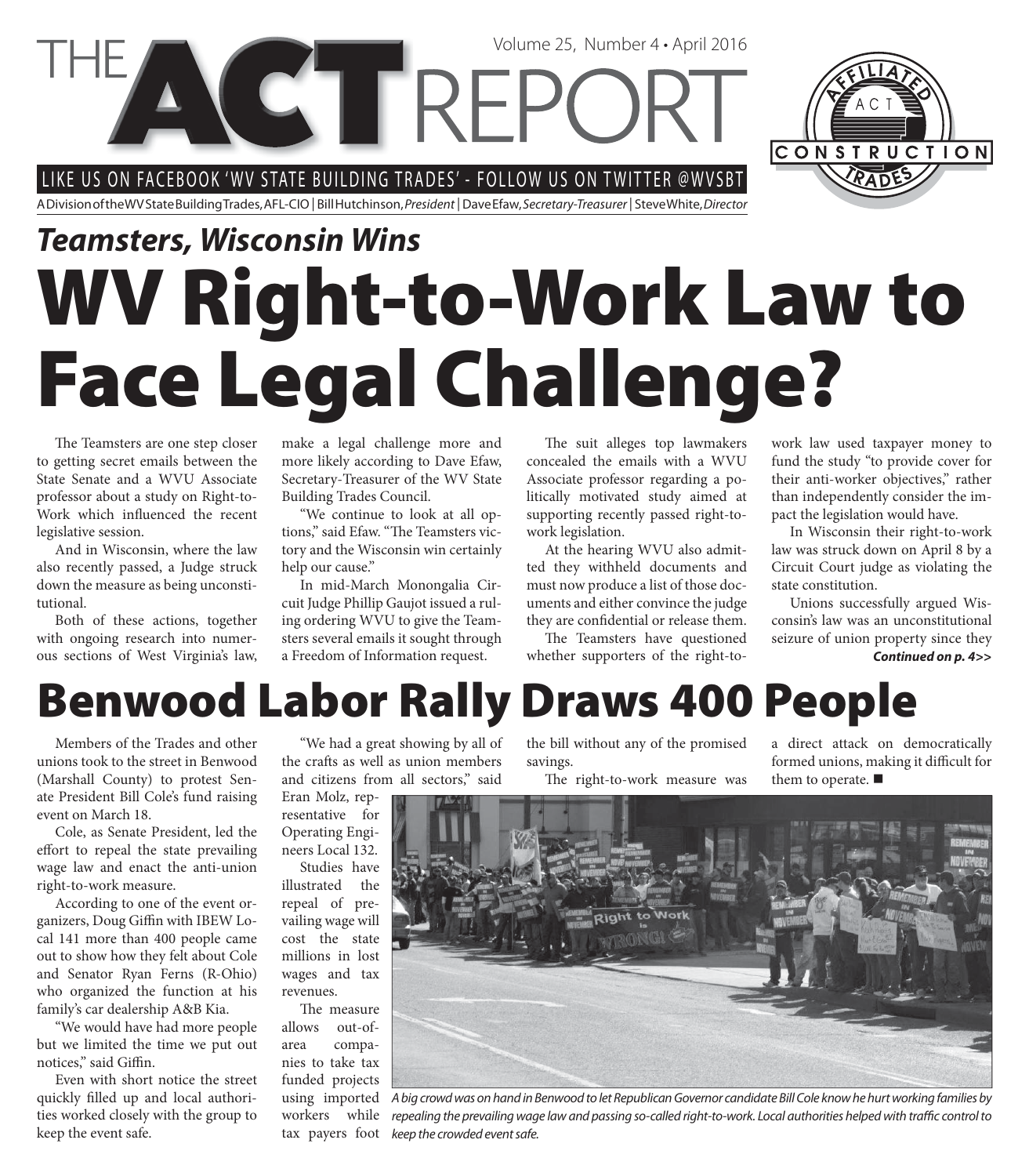## **WV AFL-CIO Training Construction Career for New Candidates**

The WV AFL-CIO sponsored a candidate training for new Labor endorsed candidates running for the State Senate and House of Delegates.

According to Josh Sword, Secretary-Treasurer of the WV AFL-CIO, 19 candidates participated.

"We talked about everything from good communication skills and door-to-door messages to fund raising and complying with election laws," said Sword.

The event took place on Saturday, April 2 in Charleston. A number of building trades members have decided to run for office and took advantage of the program.

"I thought the program was excellent," said Brad Vanzile, a candidate for the State Senate in the 3rd District and a member of Plumbers and Steamfitters Local 565 Parkersburg.

"I've had to learn fast many times in my life, like when I served in Iraq and Afghanistan in the Army and when I went through apprenticeship, but I have never run for office before. I appreciate the training."



19 labor endorsed candidates participated in a new candidate training sponsored by the WV AFL-CIO and held in Charleston in early April.

#### **WV AFL-CIO Worker's Memorial Day April 28**

**Worker's Memorial Day is a day set aside nationwide by unions to remember workers who have died on the job or because of workplace injuries.**

> **Thursday, April 28 Front steps of the Public Safety Building 300 Spruce St. Morgantown, WV Starts at 6:00 pm.**

> **For more information call: 304-344-3557**



**Like Us on FaceBook! "WV State Building Trades"**



**Follow us on Twitter! @WVSBT**

# **Showcase held in Wheeling a Success**

Approximately 600 people attended a construction career showcase event held in Wheeling on March 23 and 24 at the Wesbanco Arena.

The event, sponsored by the Upper Ohio Valley Building Trades and Project BEST, aimed to educate the public on the variety of careers in the construction industry.

Business leaders from the area were invited for a special reception to kick off the event. In addition around 200 students from local schools as

well as teachers and counselors participated along with members from the general public.

Each craft had a display, some hands-on activities and information about their trade.

"We had a very successful event because all the crafts and our partners at BEST did an excellent job," said Doug Giffin, organizer for IBEW Local 141 Wheeling.

The groups plan to hold the event on an annual basis.



Students visit different stations to learn about careers in the crafts at a Wheeling event held in late March. "It was exciting to explain what each craft does and the role unions play to very interested students," said Doug Giffin, one of the event organizers.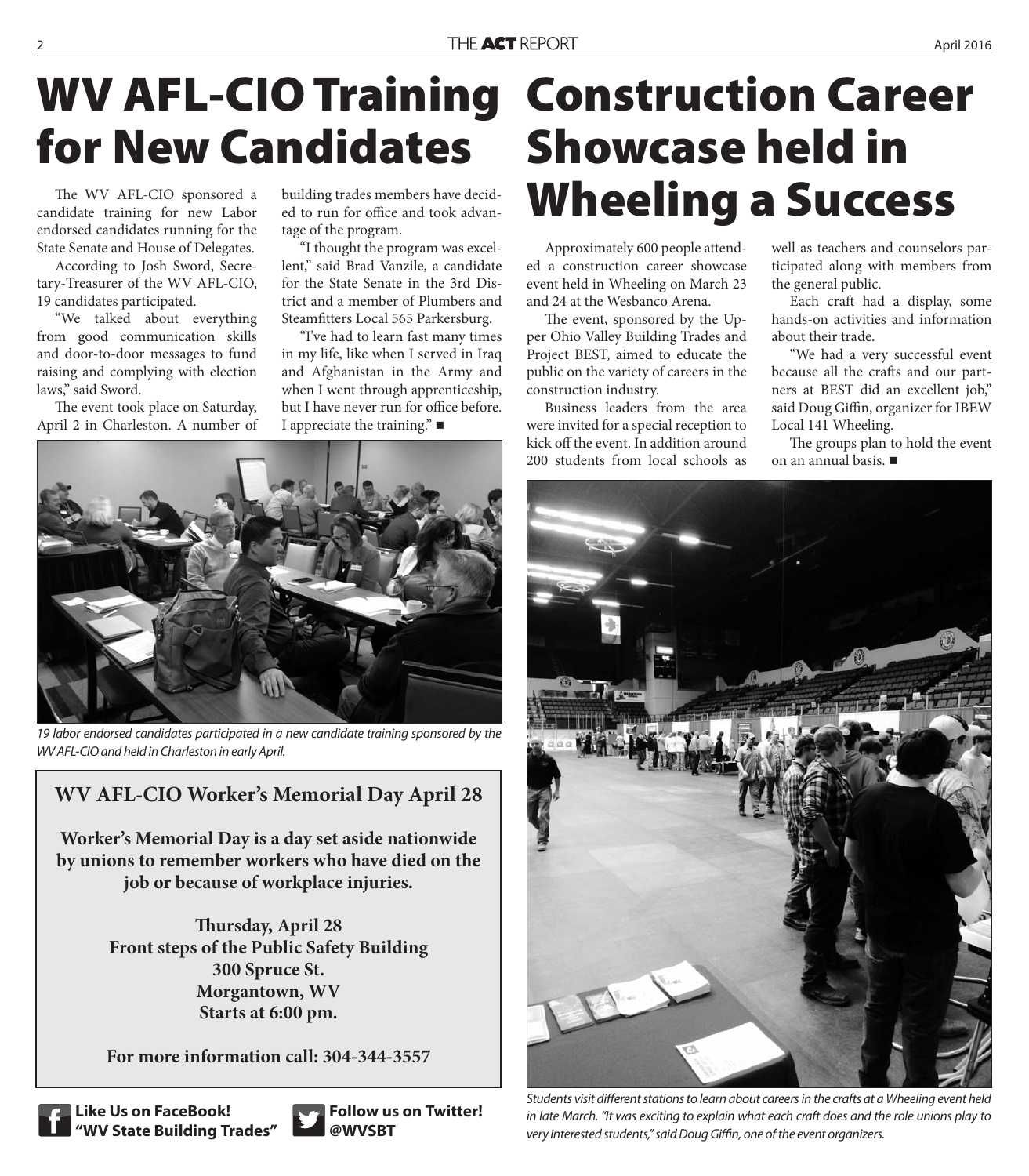### **WV State Building Trades Council Endorses** *Primary 2016 Election*

|                                   | <b>U.S. House of Representatives</b> |           | $\mathbb H$           |
|-----------------------------------|--------------------------------------|-----------|-----------------------|
| David McKinley (R) - 1st District | 1st                                  | R         |                       |
| Mark Hunt (D) - 2rd District      | 2nd                                  | ${\bf P}$ |                       |
| <b>Supreme Court of Appeals</b>   | 3rd                                  | Sl        |                       |
|                                   | Darrell McGraw                       |           | E                     |
|                                   | <b>Attorney General</b>              | 4th       | Jc                    |
|                                   | Doug Reynolds (D)                    |           | $\mathcal{N}$         |
|                                   | <b>Secretary of State</b>            | 5th       | $\mathbf D$           |
|                                   | Natalie Tennant (D)                  | 8th       | D                     |
| <b>Agriculture Commissioner</b>   | 9th                                  | Ji:       |                       |
|                                   | Walt Helmick (D)                     | 10th      | $\mathbf A$           |
|                                   | <b>State Auditor</b>                 |           | B <sub>i</sub>        |
|                                   | Jason Pizatella (D)                  |           | St                    |
|                                   | <b>State Treasurer</b>               | 12th      | $\mathcal{N}$         |
|                                   | John Perdue (D)                      | 13th      | S <sub>0</sub>        |
|                                   | <b>State Senate</b>                  | 14th      | S <sub>c</sub>        |
| 1 <sub>st</sub>                   | Jack Yost (D)                        | 15th      | T                     |
| 2nd                               | Lisa Zukoff (D)                      | 16th      | S <sub>6</sub>        |
| 3rd                               | <b>Bradley Vanzile (D)</b>           |           | Ja                    |
| 3rd                               | Greg Smith $(D)$ – 2 Yr. Term        | 17th      | $\mathsf{C}$          |
| 4th                               | Brian Prim (D)                       |           | $\overline{N}$        |
| 4th                               | Dustin Lewis $(R)$                   | 18th      | ${\bf P}$             |
| 5th                               | Bob Plymale (D)                      | 19th      | K                     |
| 6th                               | Rocky Seay (D)                       |           | M                     |
| 7th                               | Art Kirkendoll (D)                   | 20th      | Ju                    |
| 8th                               | Glenn Jeffries (D)                   | 21st      | $\mathbf{p}$          |
| 9th                               | Mike Goode (D)                       | 22nd      | Je                    |
| 10th                              | Dave Perry (D)                       |           | G                     |
| 11th                              | Denise Campbell (D)                  | 23rd      | R                     |
| 12th                              | Doug Facemire (D)                    | 24th      | R                     |
| 13th                              | Roman Prezioso (D)                   | 25th      | $\mathbf{H}^{\alpha}$ |
| 14th                              | Bob Williams (D)                     | 26th      | E                     |
| 15th                              | Brad Noll (D)                        | 27th      | $\mathsf{C}$          |
| 16th                              | Stephen Skinner (D)                  |           | S <sub>c</sub>        |
| 17th                              | Corey Palumbo (D)                    |           | L                     |
|                                   |                                      |           |                       |

**House of Delegates** onnie Jones (D) **hil Diserio** (D) hawn Fluharty (D) rikka Storch (R) e Canestraro (D) like Ferro (D) ave Pethtel (D) avid Bland (D) m Marion (D) ndy Daniel (D) Bill Merriman (D) ephen Ruble (D) lissy Morris (D) cott Brewer<sup>(D)</sup> amantha Fooce (D) errence Turley (D) ean Hornbuckle (D) **James Stacy** (D) had Lovejoy (D) Iatthew Rohrback (R) aul David Ross<sup>(D)</sup> en Hicks (D) **Matthew McComas** (D) stin Marcum (D) hyllis White (D) eff Eldridge (D) **Gary McCallister** (D) odney Miller (D) alph Rodighiero (D) Bucky" Blackwell (D) d Evans (D) arol Bailey (D) abrina Shrader (D) acy Watson (D)

| 28th | Bill O'Brien (D)          | 45th | Bill Hamilton (R)        |
|------|---------------------------|------|--------------------------|
|      | Wayne Williams (D)        | 46th | Peggy D. Smith (D)       |
| 29th | Ricky Moye (D)            | 48th | Richard Iaquinta (D)     |
| 30th | Mick Bates (D)            |      | Derek McIntyre (D)       |
| 31st | Kristen Ross (D)          |      | Tim Miley (D)            |
| 32nd | Greg Crist (D)            |      | Wayne Worth (D)          |
|      | John Pino (D)             | 49th | Dave Gobel (D)           |
|      | Margaret Staggers (D)     | 50th | Mike Caputo (D)          |
| 33rd | David Walker (D)          |      | Linda Longstreth (D)     |
| 34th | Brent Boggs (D)           |      | Tim Manchin (D)          |
| 35th | Ben Adams (D)             | 51st | Barbara Fleischauer (D)  |
|      | Andrew Byrd (D)           |      | Evan Hansen (D)          |
|      | Shawn Little (D)          |      | Nancy Jamison (D)        |
|      | Ben Sheridan (D)          |      | Billy Smerka Jr. (D)     |
| 36th | Nancy Guthrie (D)         |      | John Williams (D)        |
|      | Andrew Robinson (D)       | 52nd | Steven Shaffer (D)       |
|      | Larry Rowe (D)            | 53rd | Al Tomson $(D)$          |
| 37th | Mike Pushkin (D)          | 55th | Isaac Sponaugle (D)      |
| 38th | Tom Tull (D)              | 57th | Beverly C. Keadle (D)    |
| 39th | Shannon Hagerman (D)      | 59th | Cat Webster (D)          |
| 40th | Melissa Riggs Huffman (D) | 60th | Gary "Peanut" Collis (D) |
|      | Ronald Shamblin (R)       | 61st | Jason Barrett (D)        |
| 41st | Adam Young (D)            | 62nd | Christy Santana (D)      |
| 42nd | Stephen Baldwin Jr. (D)   | 64th | Barby Frankenberry (D)   |
|      | Ray Canterbury (R)        | 65th | Sammi Brown (D)          |
| 43rd | Bill Hartman (D)          | 66th | David Dingess (D)        |
| 44th | Dana Lynch (D)            | 67th | Rod Snyder (D)           |

#### **Voting Dates to Remember**

Last day to register to vote – Tuesday, April 19, 2016

**Early Voting - Wednesday April 27 through Saturday May 7** Early Voting is open during regular business hours at each county courthouse or annex. Saturday's from 9:00 a.m. to 5:00 p.m.

**Election Day – Tuesday, May 10**

**Polls open 6:30 a.m. through 7:30 p.m. Bold** = Candidates affiliated with WV State Building Trades/ACT

### **Labor Endorsement Process Thorough**

Labor endorsements for the upcoming primary election were finalized at a March 19 meeting in Charleston.

Representatives from affiliated unions and local labor councils met to vote on suggestions from local areas for state senate, house of delegates and statewide political offices.

All candidates must first respond to a questionnaire about many issues relating to labor.

Committees from local Labor Councils reviewed the responses prior to the March 19 meeting and interviewed candidates who responded.

Committee recommendations are voted on by the local labor councils and then taken to the statewide meeting for final review.

In order to be endorsed a super majority of two-thirds must be reached. If two-thirds can't agree then either "No Endorsement" is recommended, meaning a suggestion nobody endorse any candidate, or a "No Action" is recommended, meaning different groups may endorse

whomever they see fit.

For a number of offices including Governor and the 1st and 3rd Congressional races the "No Action" recommendation was given.

Of the endorsed candidates 14 are affiliated with the WV State Building Trades.

In addition, there are a few trades' members running who did not receive the endorsement for the primary.

"We know there are many good people running but we don't endorse people just because they are a labor union member, we have to look at additional factors like organizational skills, ability to raise money, time to campaign and overall electability," said Kenny Perdue, President of the WV AFL-CIO.

"We applaud every union member who has stepped up to run for office, especially after the terrible legislative session we just had," said Perdue.

After the primary the group will meet again to determine endorsements for the general election.